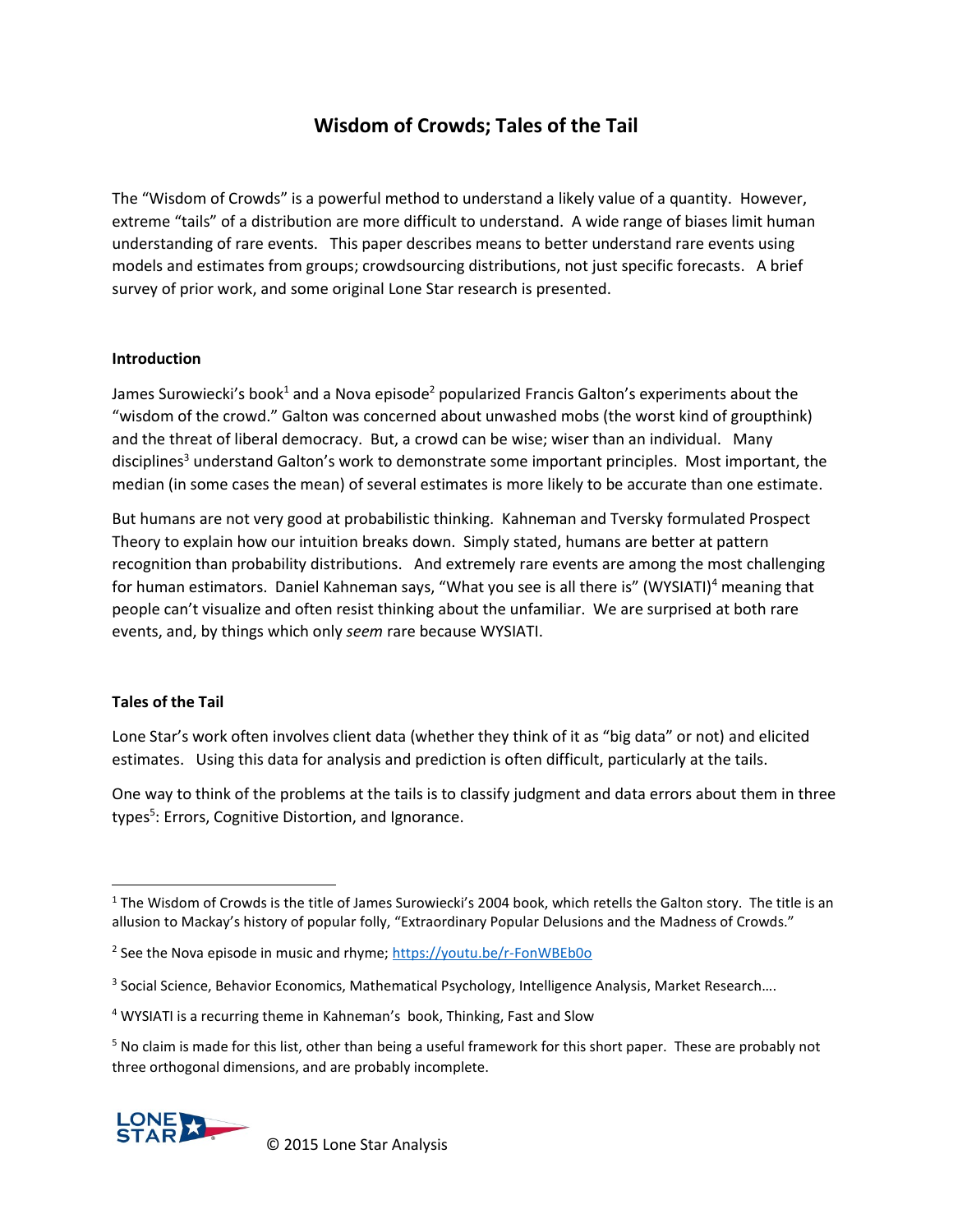- **Errors** People make mistakes of many different types. When they miss the "right" answer, they can seem to be predicting a rare event. This can be true in eliciting expert judgment, or in the records of data sets. Experts can give answers in the wrong units; 3600 seconds is an hour. An expert who means "one" but says "3600" made a simple mistake. For big data and metadata, it can be daunting to "clean" errors and to distinguish errors from very rare events.
- **Cognitive Distortion** We are bad at probabilistic things, and we are often at our worst near the tails. Prospect Theory shows humans are insensitive to changes in probability of rare outcomes. We are not likely to die in our next trip whether it is in a car or an airplane. But the odds are not the same. And, there seem to be more people who irrationally fear the safer of the two options.
- **Ignorance**  People have opinions, and will offer estimates, even about topics on which they are ignorant. In some cases, ignorance can be related to the first two categories. For our purposes, it is useful to think about ignorance separately.

We often find the outliers, or tails of data distributions to be the cause of estimating errors. One client had a great deal of maintenance data. In examining the actions of a simple procedure, we found the average time to perform the task was several days.

It turned out a poorly trained mechanic had entered the serial number in the field where minutes should have gone. A six digit number (like 7,284,433) is a long time, even in minutes (almost 14 years).

A few dozen of these entries skewed the average repair time to several days instead of about an hour.

This kind of outlier is not a 'rare event.' It is a 'mythological event.' In cleaning client data, we find a surprising number of mythological events.

Errors, in judgement or in recordkeeping, if not cleaned can lead to myths about rare events.

The second category – cognitive error is also tricky. Several studies show "experts" in one field over estimate their knowledge and accuracy in other areas.

Modeling and simulation for forecasting often relies on "Subject Matter Experts" or SMEs.

Some good work has been done on the calibration of SMEs in offering estimates, including estimates of probability.<sup>6</sup> But SMEs are bad at conditional probability. So, eliciting to characterize complex probability distributions is very challenging.

Finally, ignorance causes distortion. When we ask unqualified people we should not be surprised to get bad data. Egalitarians may be offended by this, but there is a difference between asking about simple concepts and abstract ideas. The weight of an ox or the number of jelly beans in a jar are concrete, simple concepts. Quantum probabilities of particle engagement will defy highly educated scientists. We need to bias our crowd toward people who can at least grasp the concepts we hope to explore.

Errors, cognitive distortion, and ignorance; these help explain why the tails of crowd estimates are bad.

# **History of Exploring the Tails**

<sup>6</sup> For a very readable example, see Douglas Hubbard's book, "How to Measure Anything"



l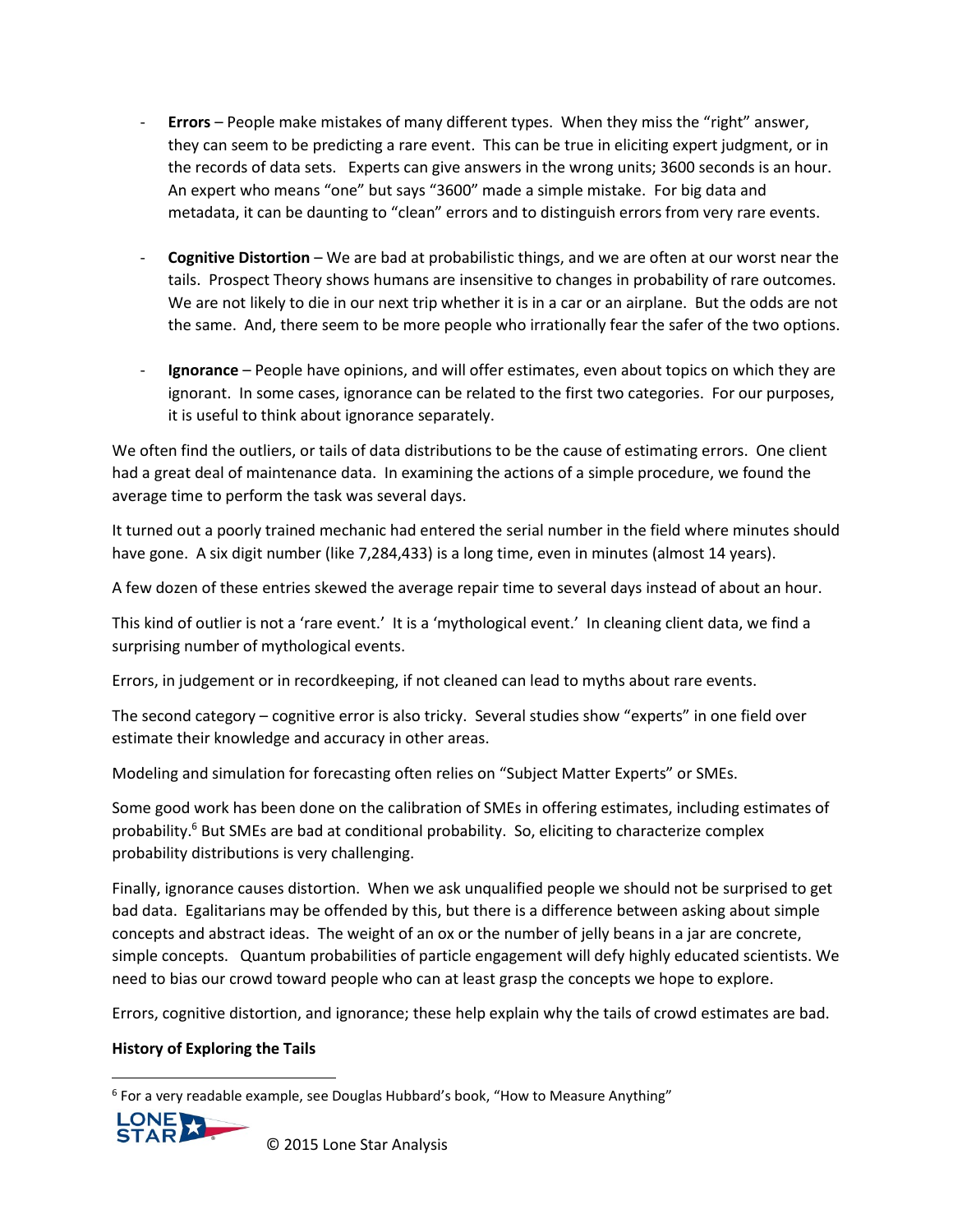Work in the 1970's codified the combined effects of our errors, ignorance and cognitive distortions. This work, which shows our distorted perceptions across most of the range of probability. Slovic, Fischhoff, Lichtenstein, Kahneman and Tversky are among the most often cited from this era.<sup>7</sup>

In a number of elegant experiments, they explored the perception of uncertainty across a wide range of rarity, and across a range of risk importance.

An example is shown in the figure below taken from Slovic et al. (1979). The perceived probability of death from 41 causes is compared with statistical estimates. Each point in the figure compares the actual death frequency (horizontal axis) and the average value for the estimated mortality rates.

Correct estimates would lie on the straight diagonal line.

The estimates were obtained from 111 university students and 77 members of the League of Women Voters. Bars for selected points show the 25th and 75th percentiles of the range of perceptions.



Slovic, Fischhoff and Lichtenstein (1982). Facts versus fears: Understanding perceived risk. In Judgement Under Uncertainty: Heuristics and Biases. Cambridge University Press, New York.



 $\overline{\phantom{a}}$ 

<sup>7</sup> Slovic, Kunreuther and White. (1974). Decision processes, rationality and adjustment to natural hazards. Tversky and Kahneman (1974). Judgement under uncertainty: Heuristics and biases. Science, 185, 1124-1131. Slovic Fischhoff and Lichtenstein (1979). Rating the risks. Environment, 21(3), 14-20, 36-39.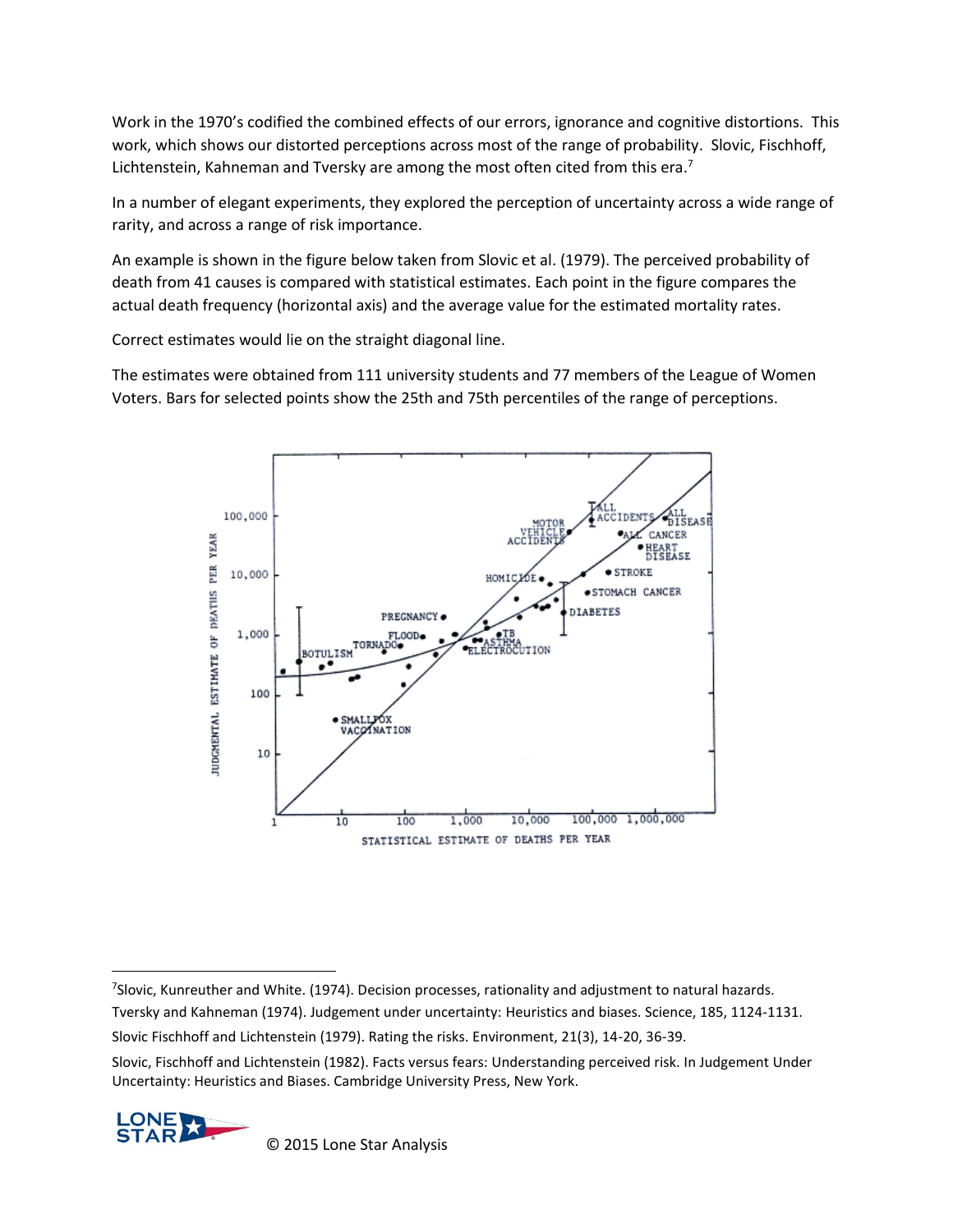For analysts interested in the tails, this data is intriguing. It shows that some familiar risks (motor vehicle accidents) are within the estimating capacity of the group. Other risks of equal probability (cancer deaths) were not accurately assessed.

Since this figure only shows the central 50% of the estimate distributions, we are tempted to think the tails might be of more use in some cases, but this temptation is tempered; we also see some promising tails approach reality from above the diagonal line of truth, and some from below.

This data corresponds well to the work of Douglas Hubbard; estimators are often over confident in the goodness of their estimates. And, the overconfidence can either underestimate, or overestimate the probability of an event. Estimated ranges of outcomes tend to be too narrow and often exclude truth.

#### **New Exploration of the Tails**

Over the last several years, Lone Star has expanded our modeling for clients interested in rare events. These include rare catastrophes, international conflict, safety, rare accident forecasting, and competition outcomes. Our work shows a number of "proven" methods are not reliably useful.<sup>8</sup>

We have increasingly come to rely on formal voting among SMEs. These methods avoid many biases. In particular, secret ballots help avoid social pressure and hierarchal pressure (groupthink). Our TruCast™ electronic elicitation system is an example of a technology enabled implementation of these methods.



In 2014 Lone Star purchased several hundred survey responses to explore distribution tails, and how elicitation can reduce biases in response. We called it the "Estimating Experiment." If focused on probabilistic human judgement

Respondents chose from several topics. These included sports (baseball and football) and personal activities (commuting and grooming). The data has proven to offer rich insight about elicitation of uncertain outcomes. <sup>9</sup> In this paper, we present some information from respondents who chose to offer estimates about Major League Baseball

<sup>8</sup> For example, Scenario Based Planning (SBP) can be a useful way to "force" a group to explore rare events, but the culture, biases, and fears of a group can make provocative and well researched scenarios useless. Individuals must be able to grasp rare events, and need "permission" to be uncertain.

<sup>9</sup> Lone Star authors have previously presented some findings from the "Estimating Experiment" including findings about the relationship between overconfidence and statistical education.

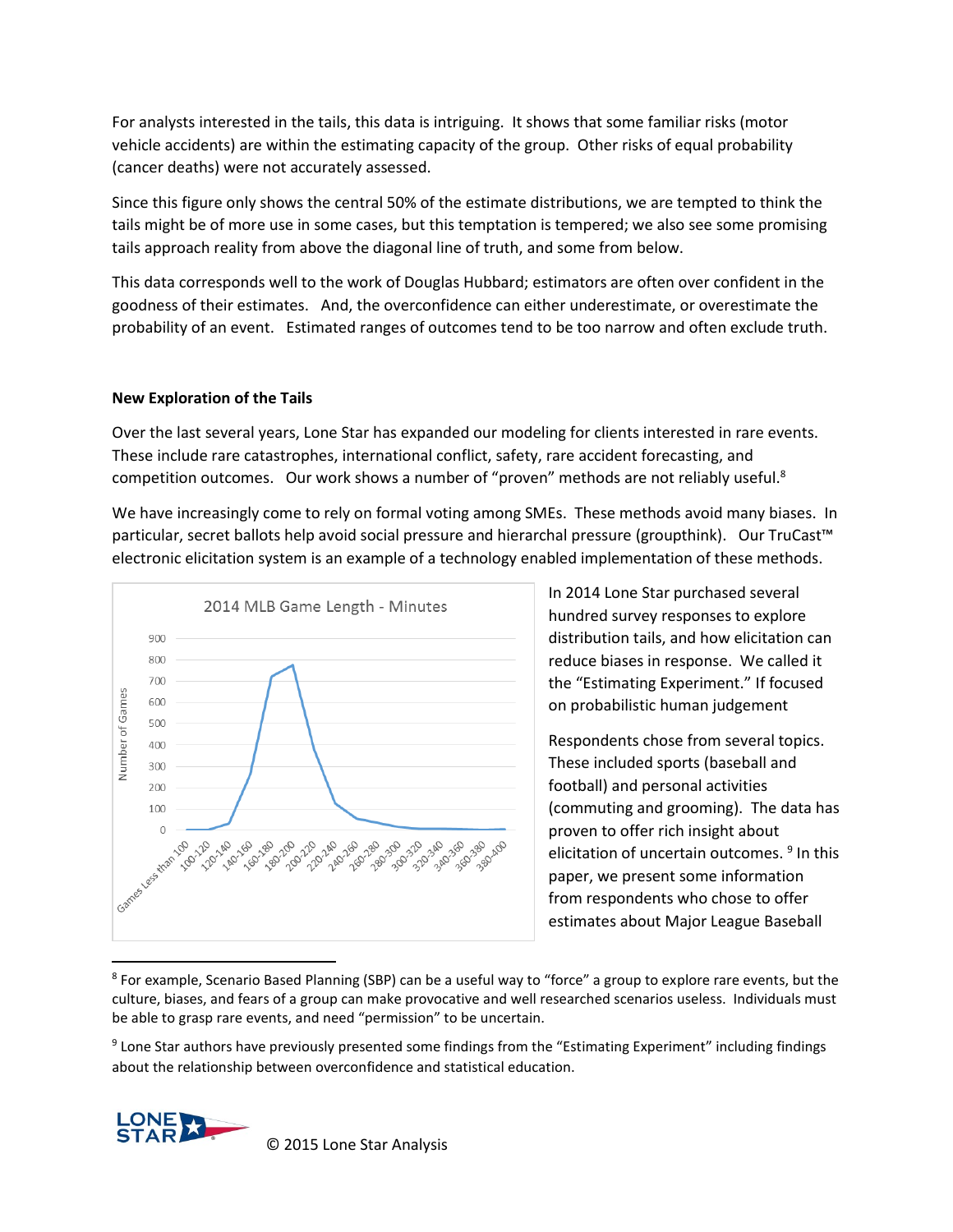(MLB).

Respondent estimates can be compared to the 2014 season. For example, respondents were asked to estimate game length in minutes<sup>10</sup>.

The figure above (preceding page) shows the real distribution of 2014 MLB game lengths. The shortest game of the season was 96 minutes. The longest was just under 400 minutes. The distribution graph uses bin size = 20 minutes. Note how asymmetric the tails are.

The vast majority of MLB games last between 140 minutes and 360 minutes (about 98%). Television networks are said to prefer games of about 180 minutes, in order to create a three hour programming



block. More than 80% of games in 2014 lasted between 160 and 220 minutes. Baseball is a very consistent sports "product" for television.

Comparing survey results with the 2014 MLB season provides some interesting observations. Shown in the chart on the left.

The blue line combines five different questions about game length. Respondents were asked about their nominal estimates, and about rare, or unlikely events.

For "real" SMEs, we prefer to provide training and calibration. TruCast<sup>™</sup> provides a rapid means to provide this training and personal feedback to SMEs, helping them become calibrated.<sup>11</sup> However, in this case, uncalibrated estimators were used.

Their estimates can be compared with the actual results of the 2014 season. The figure on the left is one comparison of the human estimators (blue) compared to the actual 2014 season (gold).

10 Respondents also estimated other MLB game metrics. Only game length is presented here.

 $11$  Our methods are roughly the same as Hubbard's. Douglas Hubbard has been very gracious and generous in sharing his methods with professional groups, such as Probability Management.

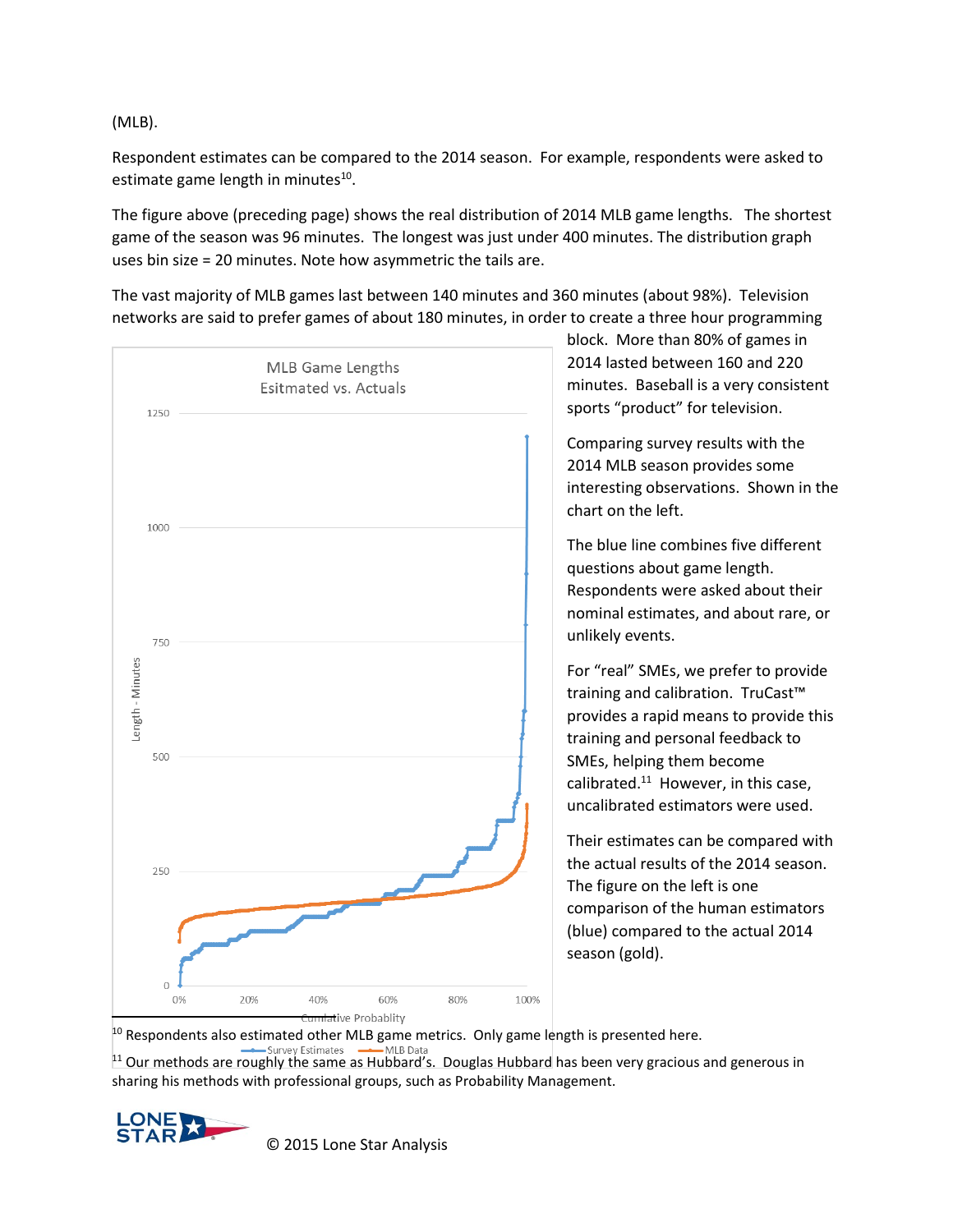At the 50% probable (median) we see good agreement. The wisdom of crowds successfully estimated the nominal game length.

One effect is lumpy human estimates. Responses based on judgement did not create the smooth distribution of a real baseball season.<sup>12</sup>

Some other aspects of this comparison is notable. Both distributions are asymmetric on the long side. While the estimators could imagine more variability than the 2014 season generated, the character of the variability is roughly right.

This is an important finding. Understanding asymmetric tails is an important element of rare event modeling. This is also consistent with prior studies at Lone Star.

The respondents were asked to estimate game length in five ways. The responses to all five methods of elicitation are shown in this figure.

The five questions were:

- 1. How long is a typical game, in minutes?
- 2. How long, in minutes, is the somewhat surprisingly quick game?
- 3. How long, in minutes, is the shortest possible game?
- 4. How long, in minutes, is the somewhat surprisingly long game?
- 5. How long, in minutes, is the longest time you'd ever see?

From examining these responses, several questions and hypothesis come to mind.

1. Is it possible to have a game of zero length, though we didn't see one in 2014?



- 2. Is a game of 1200 minutes (20 hours) possible? Could the respondents be predicting things we can't see in a data set of about 2400 games?
- 3. Given that four of the five questions explored results in the tails of the distribution, what is the most appropriate way to blend the elicited responses (i.e., how to deal with oversampled tails)?

<sup>&</sup>lt;sup>12</sup> For use of real data, Lone Star endorses the SIPMath™ open interface standard for sharing probabilistic data.



 $\overline{a}$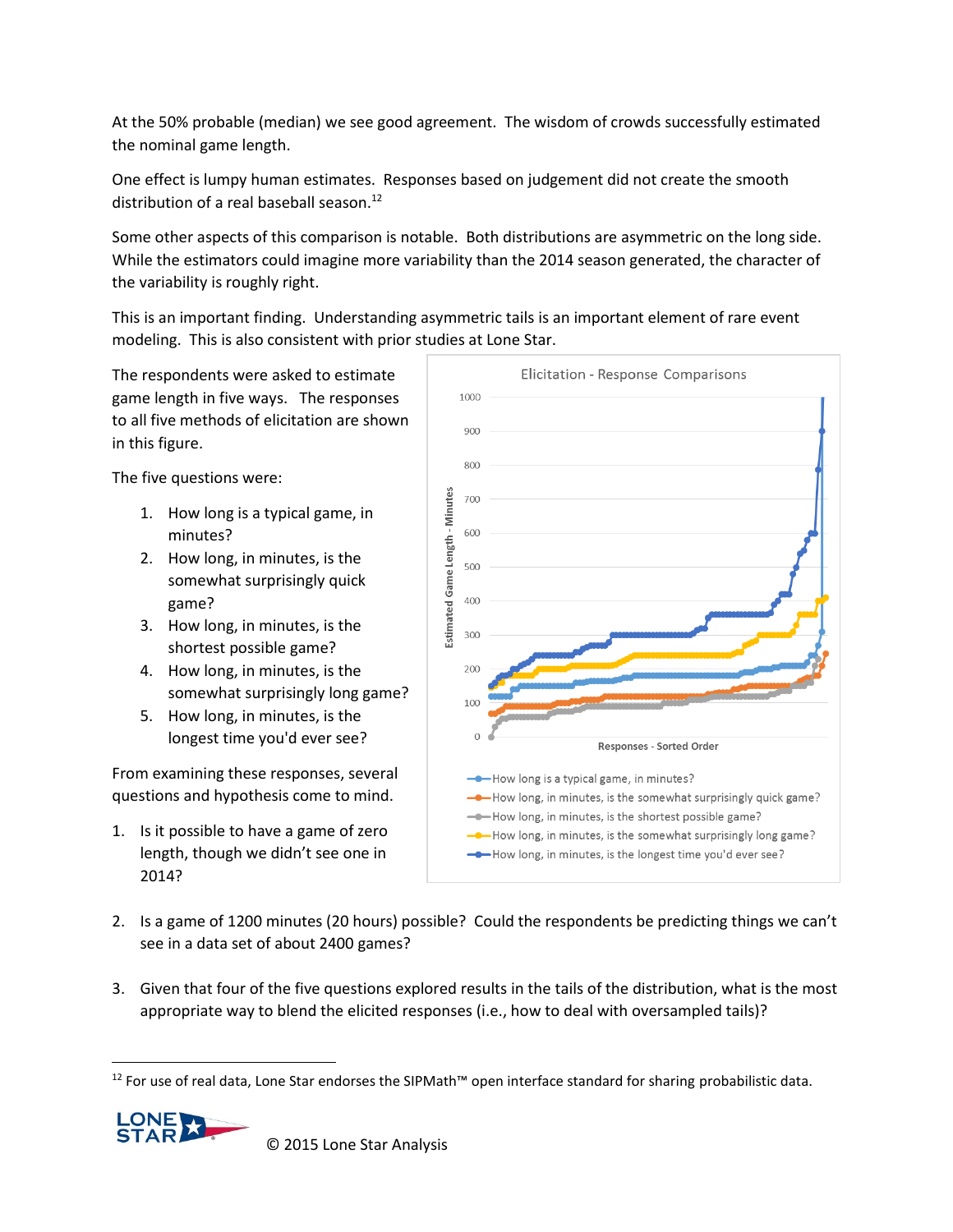The first question, of zero length (presumably a forfeit) is in part based on the definition of "a game." Whatever the "shortest game" is, the 2014 season did not produce it. In 1919, New York beat Philadelphia 6 to 1 in a full 9 inning game lasting only 51 minutes. An MLB game must complete 4 ½ innings to be an official game. By that logic, it seems possible an official game could last less than 25 minutes (early innings are faster), even if we reject forfeits as official games. It seems the respondent who estimated zero is closer to the true end of the tail than the 96 minute shortest game of 2014.

The answer to the second question is "yes" it is theoretically possible for games to last for any length of time. Games over 400 minutes are rare. There was one in 2013, and there has been one as of this writing in the 2015 season. The 2015 game was between the Red Sox and the Yankees. When the game started, the Yankee first baseman was 34. He was 35 when it ended.

The longest game on the MLB record books was played in 1984, between the Brewers and the White Sox. It went 25 innings and lasted 8 hours and 6 minutes (486 minutes). If we sold rare event insurance we'd feel the actuarial risk of a 1200 minute game is very low, but not zero.

In attempting to build distributions from the survey data, a wide variety of methods can be compared. The following figures compares both raw MLB 2014 data, and fits of various combinations of data.

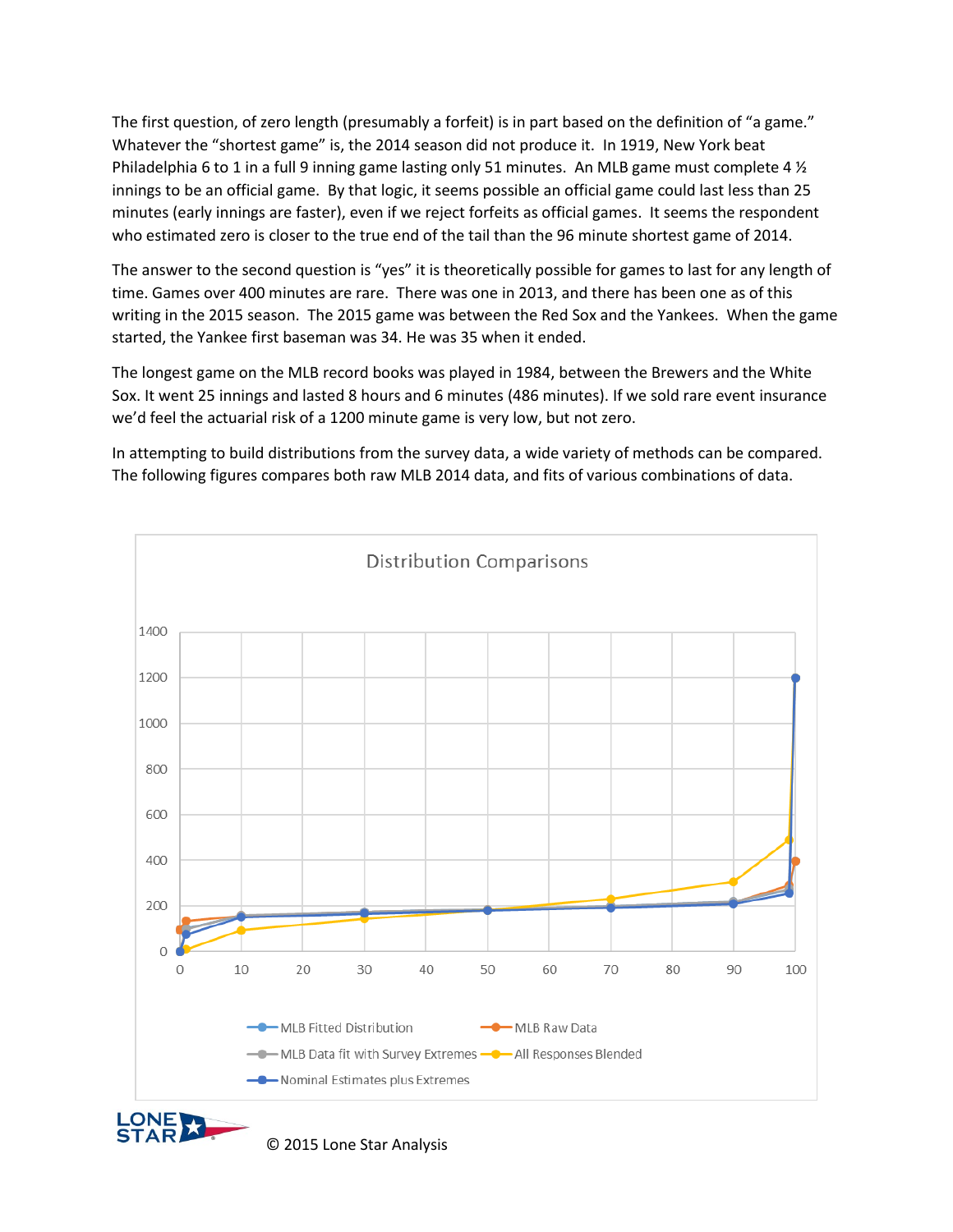Except for the Raw MLB 2014 season data, we used representation compression. Distributions were represented by a method which sampled only 5 points. This is a method Lone Star frequently uses as a first order representation<sup>13</sup>. Even with compressed representations, the distributions match closely. The main differences come from questions of data cleaning (should we throw out the zero estimate?).

The yellow curve (all five responses to the elicitations) is the worst match, but this is hardly a surprise. Four of the five questions asked about extremes, so we oversampled the tails.

Perhaps the most intriguing representation is the comparison of distributions using the extremes (zero and 1200 minutes). Even with graphical rescaling, the three distributions which use the extremes are too close to distinguish by graphical means.

|                   | 1                | $\overline{2}$    | 3            | 4         | 5                  |
|-------------------|------------------|-------------------|--------------|-----------|--------------------|
| <b>Cumulative</b> | TruNav Fit       | <b>MLB Season</b> | Fit Raw Data | All       | <b>Fit Nominal</b> |
| Percentage        | of MLB           | Raw Data          | with Tails   | Responses | Estimates          |
|                   | <b>Real Data</b> |                   | from Survey  | Blended   | with Limits        |
|                   |                  |                   | Only         | and Fit   | from               |
|                   |                  |                   |              |           | <b>Extremes</b>    |
| 0                 | 96               | 96                | $\Omega$     | 0         | 0                  |
| 1                 | 101              | 135               | 99           | 10        | 76                 |
| 10                | 157              | 157               | 158          | 93        | 150                |
| 30                | 173              | 172               | 173          | 144       | 167                |
| 50                | 185              | 184               | 185          | 181       | 180                |
| 70                | 199              | 196               | 199          | 231       | 191                |
| 90                | 219              | 214               | 220          | 307       | 210                |
| 99                | 270              | 292               | 275          | 490       | 255                |
| 100               | 397              | 397               | 1200         | 1200      | 1200               |

The following table summarizes a comparison of the five distributions.

While these five distributions do not represent all of the potential methods for fitting or for loading data into distributions, they show some interesting diversity. $14$ 

Columns 1 and 2 demonstrate that a sparse representation creates a credible fit. The 1 & 99% points show some potential distortion, but the data here is so sparse goodness of fit is hard to estimate, even with several thousand points.

This is a good illustration of the problems with truly rare events.

 $14$  In a related, unpublished study, we explored a number of goodness of fit measures. It is fairly simple to apply these tests to data sets of all sizes, whether the distributions are fitted or raw data.



 $\overline{\phantom{a}}$ 

<sup>&</sup>lt;sup>13</sup> A full description is outside the scope of this paper. These were generated with Lone Star's TruNavigator<sup>™</sup> or TruNav™ modeling tools.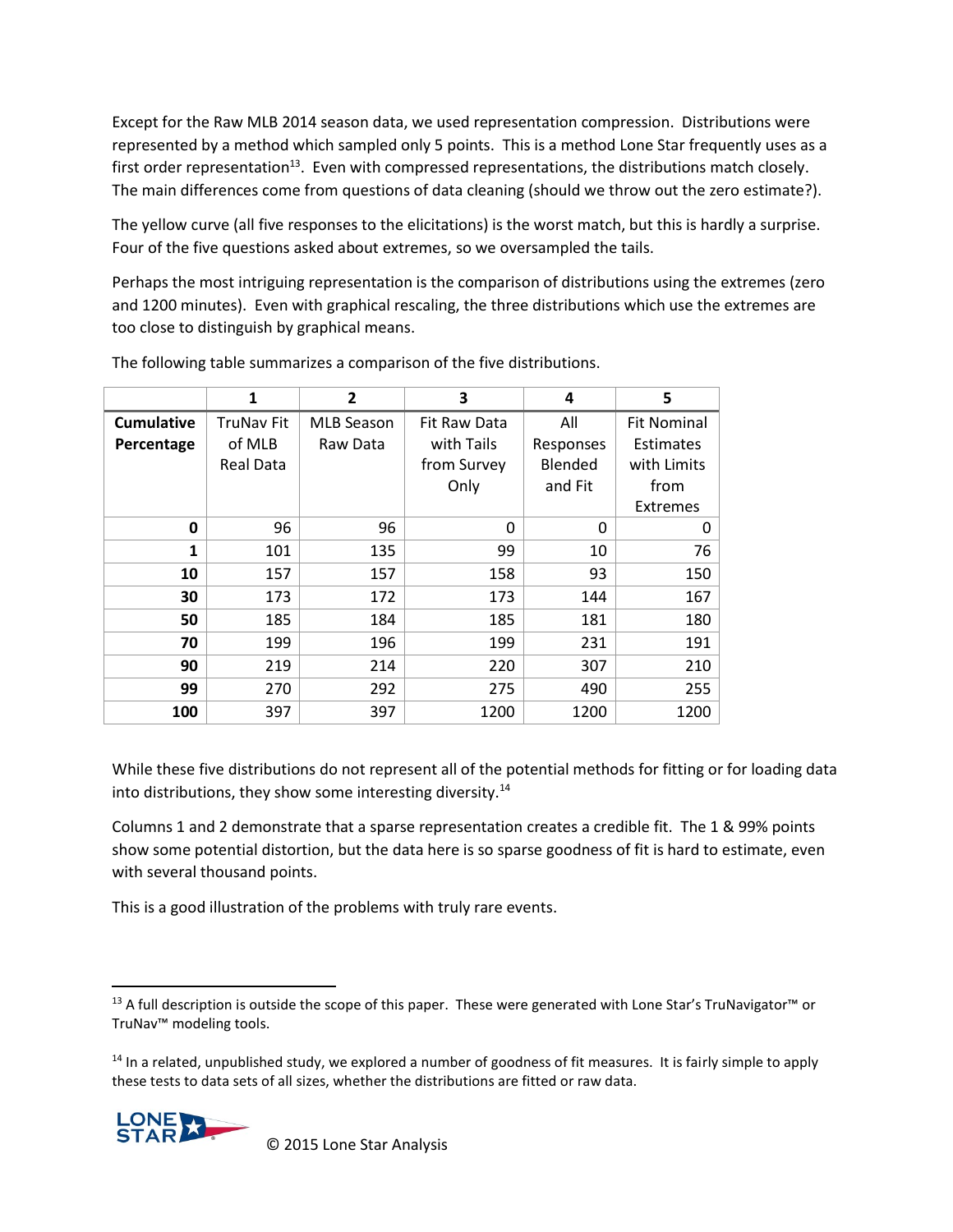Comparing columns 2 and 3, we explore how elicited responses on rare events can be blended with the real data from the season. If we assume we need more than 2400 games to know what might transpire over a century of baseball, adding the zero and 1200 extremes to the real data from the season results in the fitted distribution shown in column 3. Again we see some distortion at 1 & 99% but otherwise the fit produces the same result as column 1 across the center of the distribution.

Column 4 is the same data shown on the yellow curve. As in the graph, we can see the results of oversampling the tails. The interesting thing here is how easy it is to escape the curse of overconfidence. In many elicitation methods, groupthink or other biases yield estimates over too narrow a range. Here we see under confidence; we asked respondents to think about rare events.

Column 5 is perhaps most intriguing. This used the elicited nominal responses, and added the extremes (zero and 1200 minutes). This very crude blending method of the elicited estimates is a good match to the real 2014 season in the middle of the distribution, and accounts for the extremes we might not see in decades of baseball. Said another way, if we used the distribution described in column five as the basis for random draws of 2400 games, that distribution would be much like a real season in most cases.

# **Implications for Lone Star's Preferred Methods**

Lone Star typically decomposes problems into Little Questions™. Because of bias (WYSIATI) asking SMEs about "big questions" is often futile. And as this paper demonstrates, it can be hard to test the accuracy of predictions at the tails of distributions.

By decomposing problems into smaller components (Little Questions™) we become less dependent on the input tails as shown in this table.

| <b>Number of Input Factors</b><br><b>Modeled</b> | <b>Odds All Factors Are in</b><br>the 0 - 10% Tail Region | <b>Odds All Factors Are</b><br>in the 0-1% Tail<br><b>Region</b> |
|--------------------------------------------------|-----------------------------------------------------------|------------------------------------------------------------------|
| 1                                                | 1.00E-01                                                  | 1.00E-02                                                         |
| 2                                                | 1.00E-02                                                  | 1.00E-04                                                         |
| 4                                                | 1.00E-04                                                  | 1.00E-08                                                         |
| 8                                                | 1.00E-08                                                  | 1.00E-16                                                         |
| 16                                               | 1.00E-16                                                  | 1.00E-32                                                         |
| 32                                               | 1.00E-32                                                  | 1.00E-64                                                         |

Even a fairly simple model, with only 8 independent sub-factors does not rely on the tails of input distributions to create the tails of output distributions. The odds that all eight sub-factors will be in their 0 -10% tails at the same time is 0.000001% (one in ten to the minus eight).

Several Lone Star models for our clients depend on accurate depiction of the tails. The MLB data shows it is practical to elicit useful data in the 10% to 90% portion of the cumulative probability distribution.

Decomposing into Little Questions™ provides a means to ensure model inputs depend primarily on this reliable portion of elicited distributions, whether "reliable" is from 1% to 99%, or from 15% to 85%. The resulting outputs are far more accurate at the tails than the inputs were.